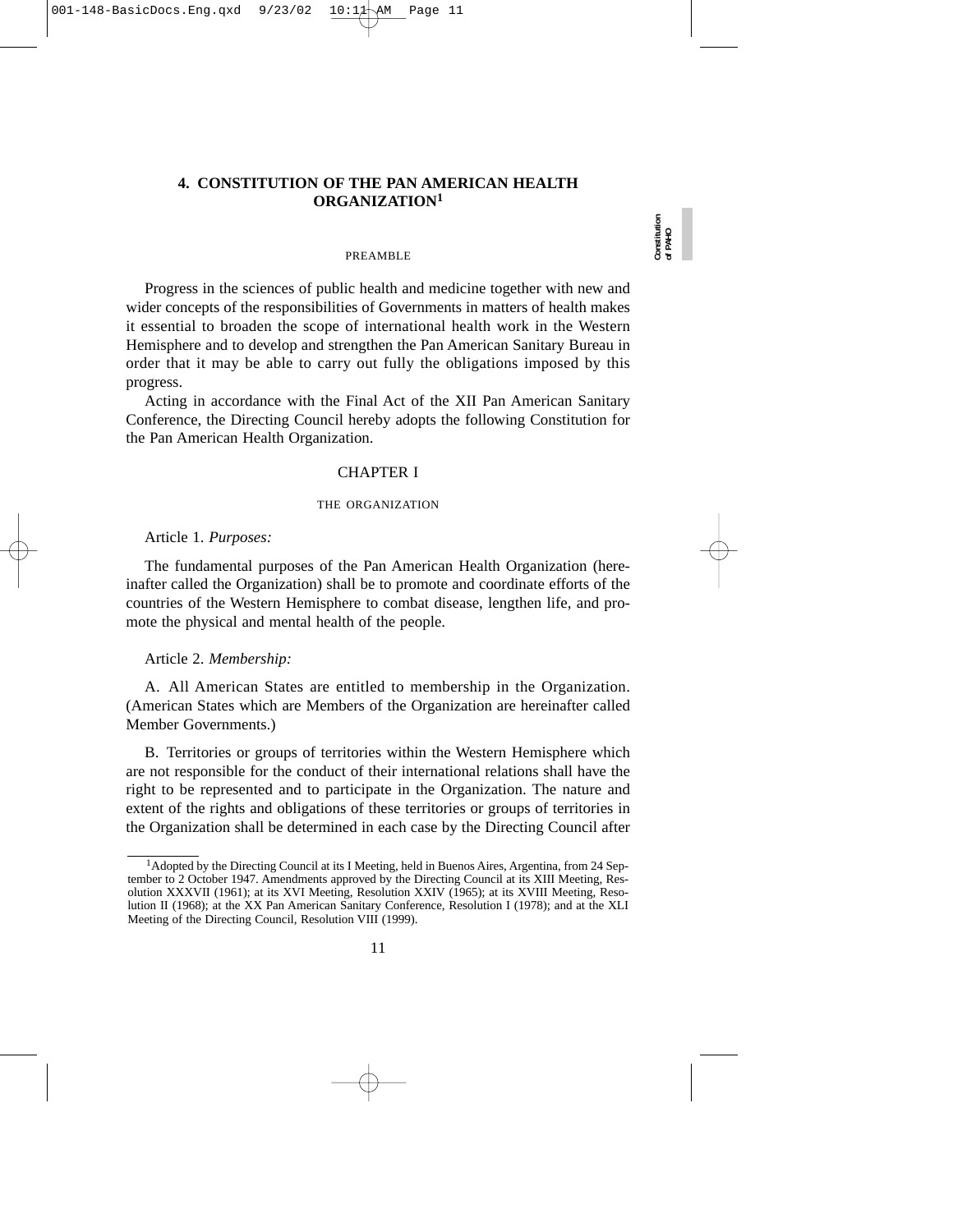consultation with the Government or other authorities having responsibility for their international relations (hereinafter called Participating Governments).

It is understood that Member Governments having under their jurisdiction subordinate territories and peoples within the Western Hemisphere will apply the provisions of the Pan American Sanitary Code and of this Constitution to such territories and peoples.

Article 3. *Organs:*

The Organization shall comprise:

- 1. The Pan American Sanitary Conference (hereinafter called the Conference);
- 2. The Directing Council (hereinafter called the Council);
- 3. The Executive Committee of the Directing Council (hereinafter called the Executive Committee); and
- 4. The Pan American Sanitary Bureau (hereinafter called the Bureau).

## CHAPTER II

## THE CONFERENCE

Article 4. *Functions:*

A. The Conference shall be the supreme governing authority of the Organization.

B. The Conference shall determine the general policies of the Organization, including financial policy, and, when it deems it necessary, shall instruct the Council, the Executive Committee, and the Director of the Bureau with respect to any matter within the scope of the Organization.

C. The Conference shall serve as a forum for the interchange of information and ideas relating to the prevention of disease; the preservation, promotion, and restoration of mental and physical health; and the advancement of sociomedical measures and facilities for the prevention and treatment of physical and mental diseases in the Western Hemisphere.

D. The Conference shall elect the Member Governments to serve on the Executive Committee, in accordance with Article 15, paragraph A, of the Constitution.

E. The Conference shall elect the Director of the Bureau in accordance with Article 21, paragraph A, of the Constitution.

F. The Conference shall review the reports of the Chairman of the Executive Committee and of the Director of the Bureau.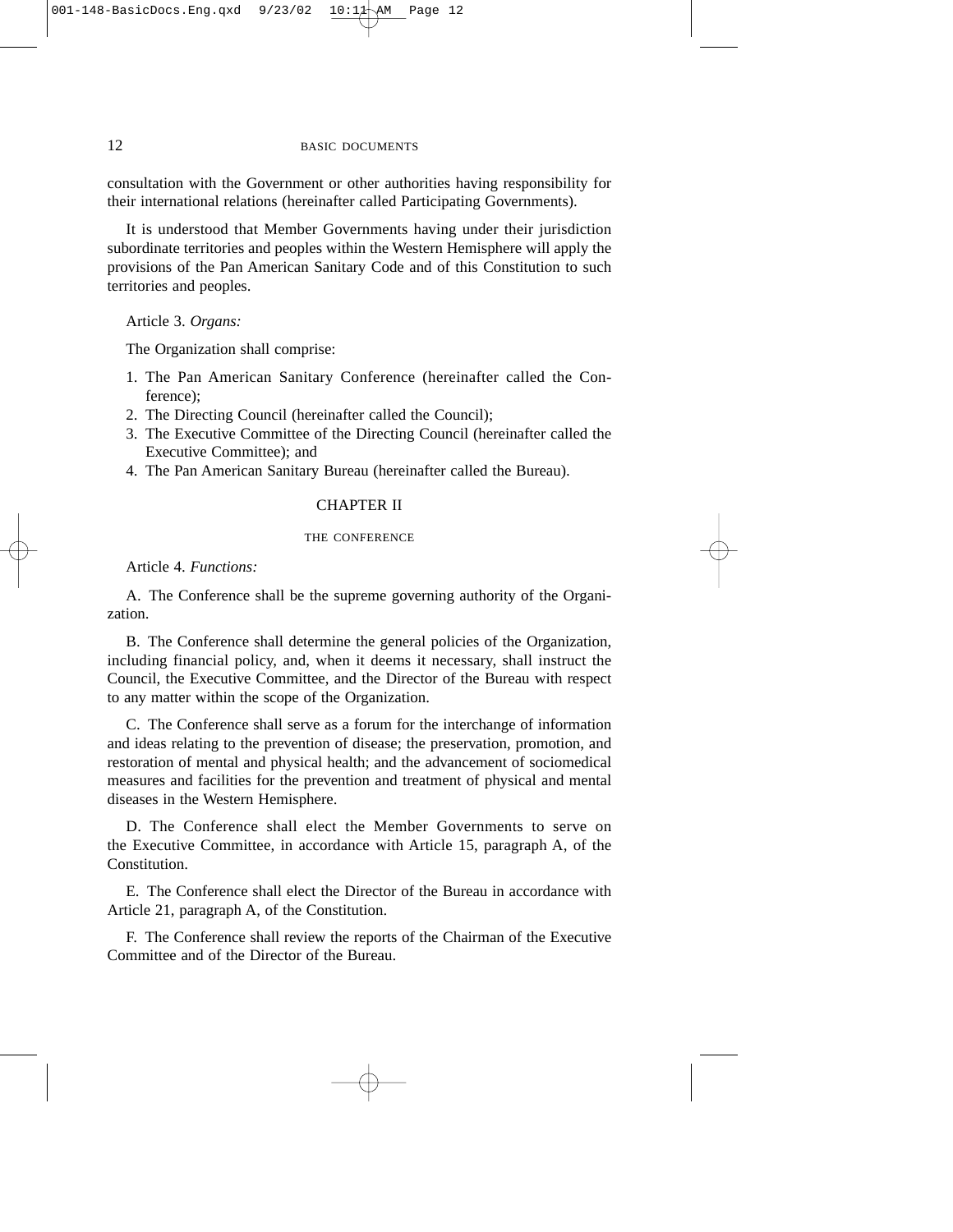G. The Conference shall review and approve the biennial program and budget of the Organization.

H. The Conference may delegate any of its functions to the Council, which shall execute them on behalf of the Conference during the interval between meetings of the Conference.

### Article 5. *Composition:*

A. The Conference shall be composed of delegates of Member Governments of the Organization and the Participating Governments (hereinafter called "Governments" when both are referred to).

B. Each Government shall be represented by not more than three delegates, one of whom shall be designated by the respective Government as chief delegate. Delegates may be accompanied by one or more alternates and advisers. Delegates selected by the respective Governments should include specialists in public health, preferably officials of national public health services.

C. The Director of the Bureau shall participate ex officio without the right to vote.

### Article 6. *Voting:*

A. Each Government officially represented at the Conference shall have the right to one vote. The Participating Governments shall exercise this right within the limitations established in accordance with Article 2, paragraph B.

B. If a Government fails to meet its financial obligations to the Organization by the date of the opening of the Pan American Sanitary Conference or a meeting of the Directing Council, by being in arrears in an amount exceeding the sum of its annual payments of contributions for two full years, the voting privileges of that Government shall be suspended. Nevertheless, if the Conference or the Directing Council is satisfied that the failure of the Government to pay is due to conditions beyond its control, it may permit the Government to vote.

C. Motions shall be considered adopted when they have received the affirmative vote of a majority of the Governments present and voting, except where the Constitution or the Rules of Procedure otherwise provide.

### Article 7. *Meetings:*

A. The Conference shall meet every five years at the Headquarters of the Organization on a date fixed by the Director of the Bureau in consultation with the Executive Committee.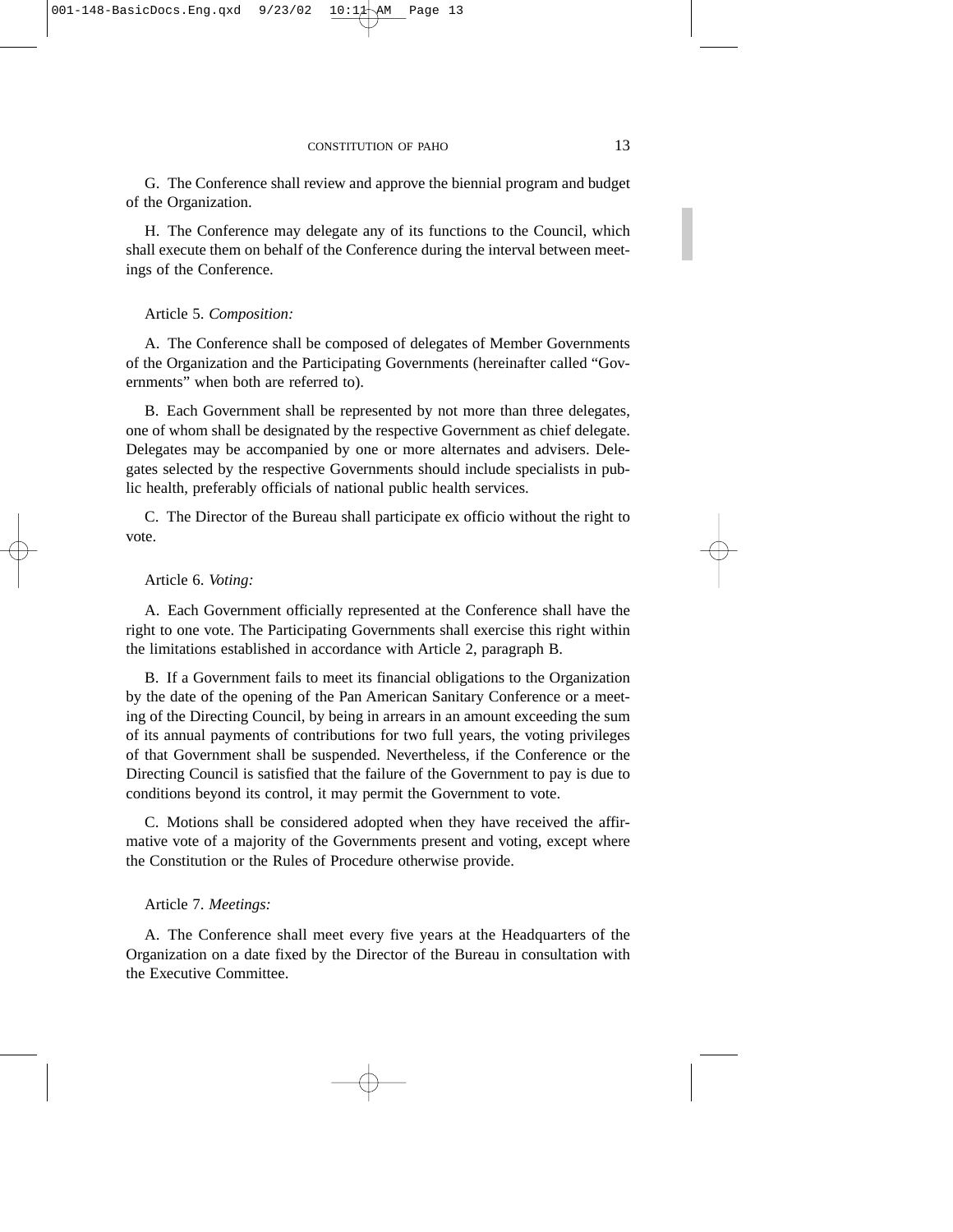#### 14 BASIC DOCUMENTS

B. Notwithstanding the provision of the immediately foregoing paragraph, the Conference may meet in any Member Country of the Organization provided that the Government concerned invites it and that the Conference itself or the Directing Council, at its meeting held one year before that appointed for the Conference, accepts the invitation.

C. Whenever the provisions of the immediately foregoing paragraph apply, the Government of the country in which the Conference is to be held shall appoint a Committee to cooperate with the Bureau in organizing the Conference.

D. At least three months prior to the beginning of the Conference, the Director of the Bureau shall submit to the Governments a comprehensive report on the progress of the Organization since the last meeting of the Conference.

E. Each Government shall pay the expenses of its delegation to the Conference, and the Bureau shall pay the expenses of its personnel.

F. The provisional agenda of the Conference shall be prepared by the Director of the Bureau and submitted to the Executive Committee for approval. The Conference shall adopt its own agenda and, in so doing, may make such additions or modifications to the provisional agenda as it may wish, in accordance with its Rules of Procedure.

G. When the provisional agenda has been approved by the Executive Committee, a copy shall be sent to the Director-General of the World Health Organization.

H. The Director-General of the World Health Organization, or his representatives, shall have the right to participate, without vote, in the Conference.

Article 8. *Officers and Rules of Procedure:*

The Conference shall elect its own officers and shall adopt its own Rules of Procedure.

### CHAPTER III

### THE COUNCIL

Article 9. *Functions:*

A. The Council shall perform those functions delegated to it by the Conference, shall act on its behalf between meetings of the Conference, and shall carry out the decisions and policies of the Conference.

B. The Council shall elect the Member Governments to serve on the Executive Committee in accordance with Article 15, paragraph A, of the Constitution.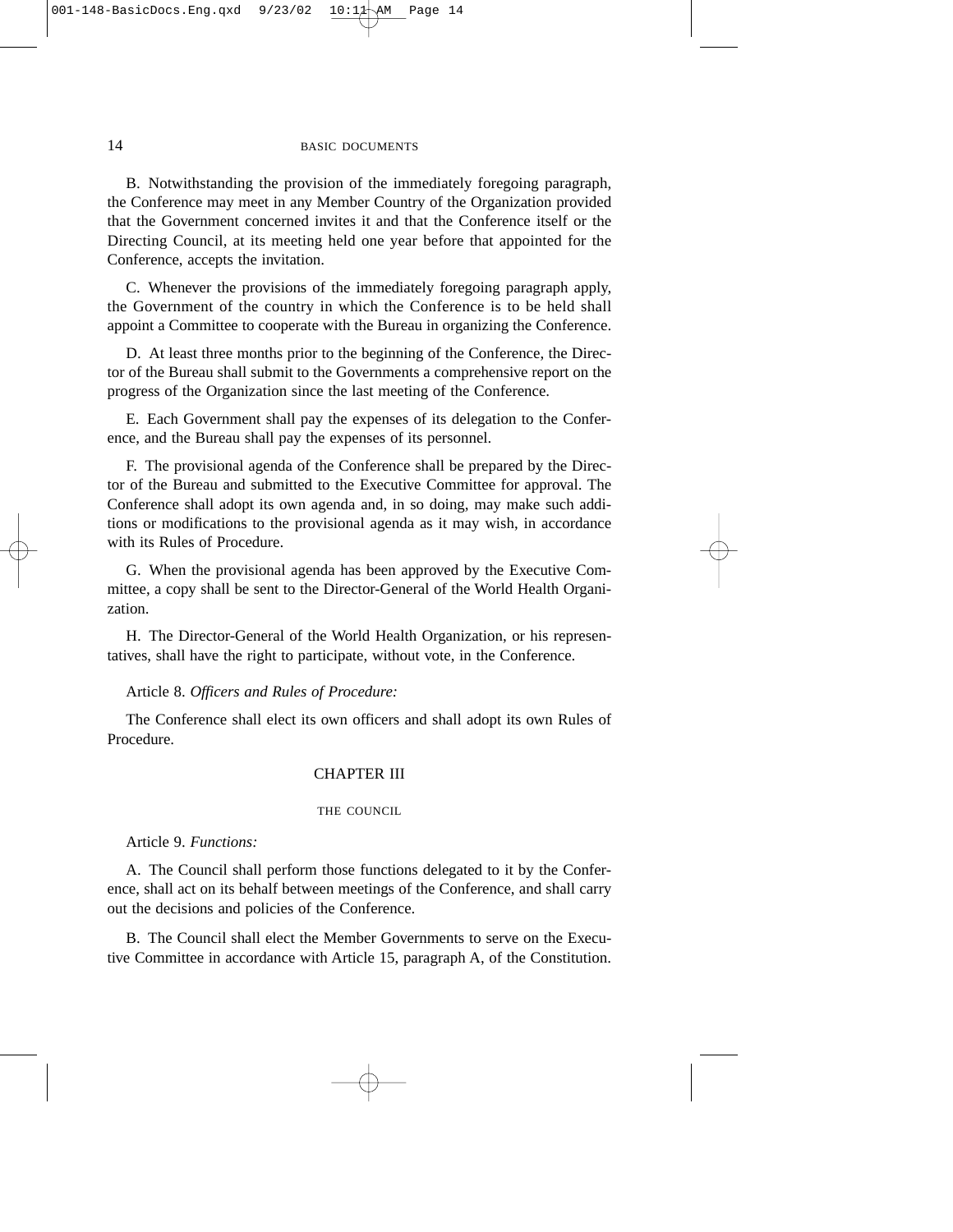C. The Council shall review the annual reports of the Chairman of the Executive Committee and of the Director of the Bureau.

D. The Council shall review and approve the biennial program and budget of the Organization.

E. The Council shall elect an ad interim Director of the Bureau when necessary, in accordance with Article 21, paragraph A.

F. The Council shall approve the establishment of branch offices of the Organization.

### Article 10. *Composition:*

A. The Council shall be composed of one representative from each Government. The representatives shall be designated from among specialists in public health, preferably officials of national public health services. Each representative may be accompanied by one or more alternates and advisers.

B. The Director of the Bureau shall participate ex officio without the right to vote.

Article 11. *Voting:*

A. Each Government officially represented on the Council shall have the right to one vote. The Participating Governments shall exercise this right within the limitations established in accordance with Article 2, paragraph B.

B. Motions shall be considered adopted when they have received the affirmative vote of a majority of the Governments present and voting except where the Constitution or the Rules of Procedure otherwise provide.

Article 12. *Meetings:*

A. The Council shall normally meet once each year in those years in which the Conference does not meet.

B. Each Government shall pay the expenses of its representation, and the Bureau shall pay the expenses of its personnel.

C. The provisional agenda of the Council shall be prepared by the Director of the Bureau and submitted to the Executive Committee for approval. The Council shall adopt its own agenda and, in so doing, may make such additions or modifications to the provisional agenda as it may wish, in accordance with its Rules of Procedure.

D. When the provisional agenda has been approved by the Executive Committee, a copy shall be sent to the Director-General of the World Health Organization.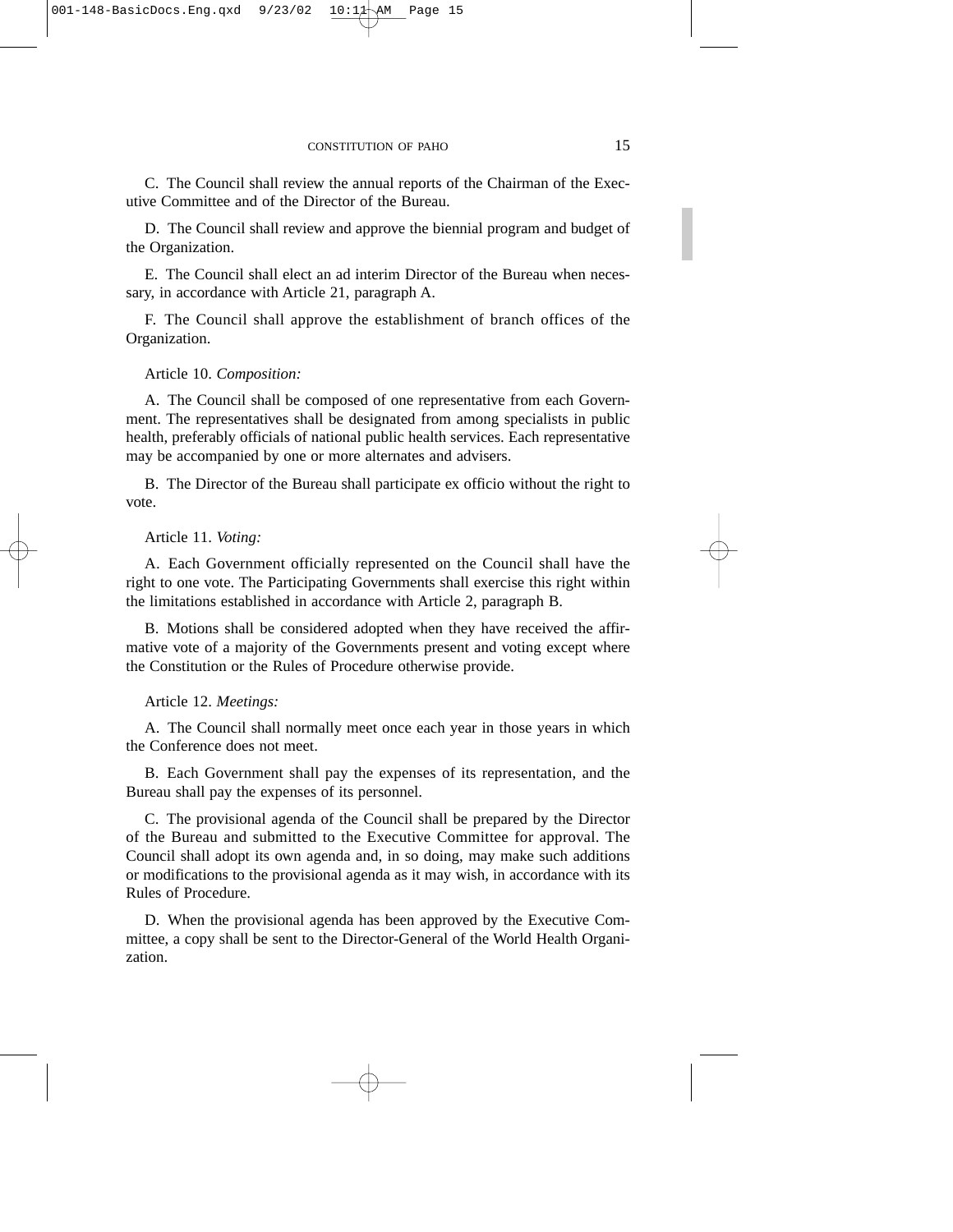### 16 BASIC DOCUMENTS

E. The Director-General of the World Health Organization, or his representatives, shall have the right to participate, without vote, in the Council.

### Article 13. *Officers and Rules of Procedure:*

The Council shall elect its own officers and shall adopt its own Rules of Procedure.

### CHAPTER IV

### THE EXECUTIVE COMMITTEE

Article 14. *Functions:*

The functions of the Executive Committee shall be:

A. To authorize the Director of the Bureau to convoke meetings of the Council.

B. To approve the provisional agenda of meetings of the Conference and of the Council.

C. To consider and submit to the Conference or to the Council the proposed program and budget prepared by the Director of the Bureau with such recommendations as it deems advisable.

D. To advise the Conference or the Council regarding matters referred to the Executive Committee by those bodies or on its own initiative regarding other matters relating to the activities of the Conference, the Council, or the Bureau.

E. To discharge any other function assigned to it by the Conference or the Council.

Article 15. *Composition:*

A. The Executive Committee shall be composed of nine Member Governments of the Organization elected by the Conference or the Council for overlapping periods of three years. Each of the elected Member Governments shall be entitled to designate one representative to the Executive Committee. Each representative may be accompanied by one or more alternates and advisers. A Member Government shall not be eligible for reelection to the Executive Committee until one year has elapsed since the expiration of its term of office.

B. Governments not represented on the Executive Committee may, at their own expense, send observers who may, in accordance with the Rules of Procedure of the Executive Committee, participate without vote in the proceedings of the Executive Committee.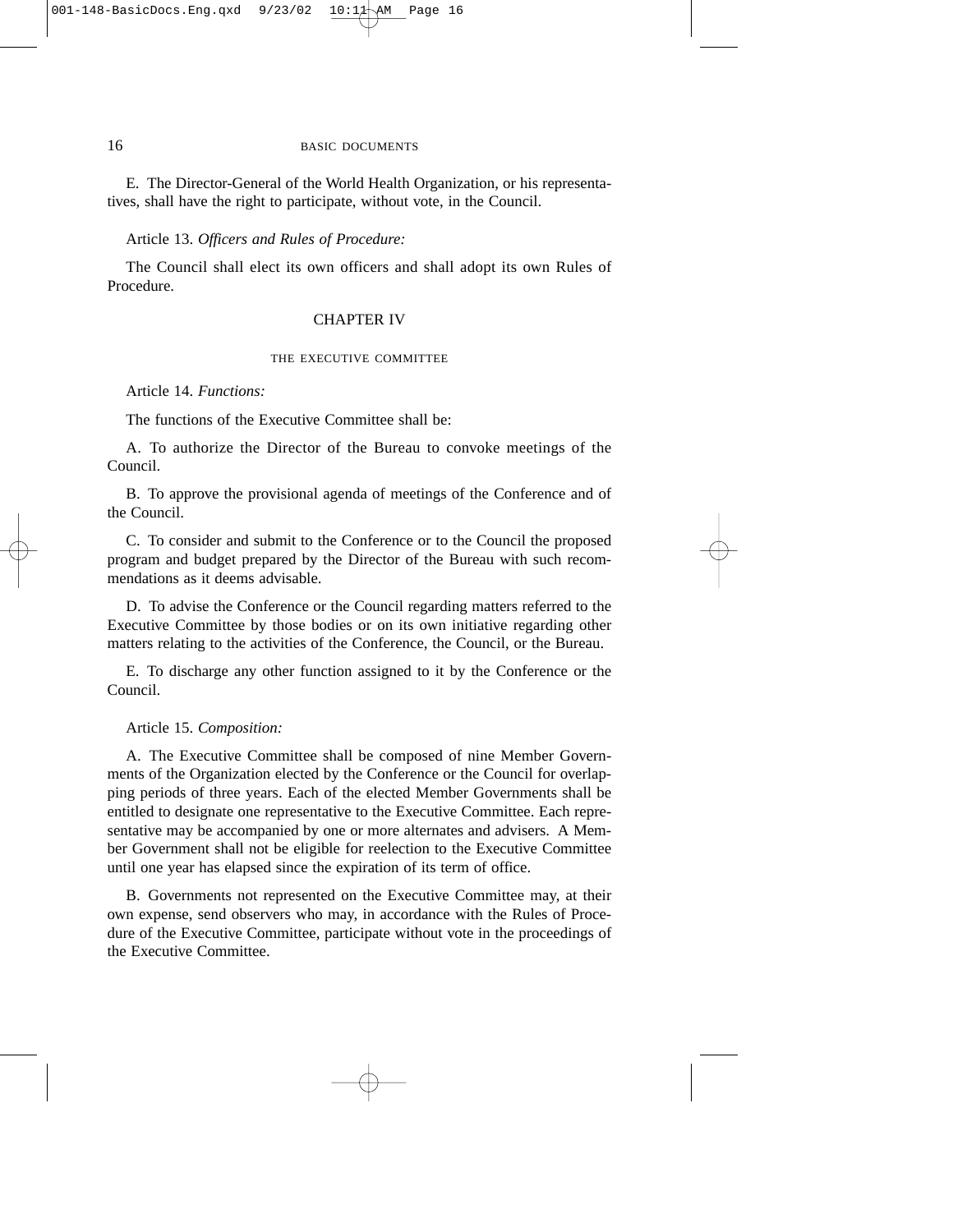C. The Director of the Bureau shall participate ex officio without the right to vote.

### Article 16. *Voting:*

A. Each Member Government elected to and represented on the Executive Committee shall have the right to one vote.

B. Motions shall be considered adopted when they have received the affirmative vote of a majority of the Member Governments present and voting, except where the Constitution or the Rules of Procedure otherwise provide.

Article 17. *Meetings:*

A. Two regular meetings of the Executive Committee shall be held every year. One of these meetings shall be held at the place of the meeting of the Council or of the Conference and immediately following it. Special meetings shall be held when convoked by the Director of the Bureau, either on his own initiative or upon request of at least three Member Governments.

B. The expenses of the Representatives to the Executive Committee attending meetings concurrent with, immediately preceding, or immediately following those of the Council, or of the Conference, shall be borne by Member Governments. Expenses of representatives to other meetings of the Executive Committee or, in the event that any representative is unable to attend, of an alternate, shall be paid by the Bureau.

Article 18. *Officers:*

The Executive Committee shall elect from among its members a Chairman and a Vice-Chairman, who shall hold office until their successors are elected. The elections shall take place each year at the first meeting of the Executive Committee following the election of its new Member Governments.

Article 19. *Rules of Procedure:*

The Executive Committee shall adopt its own Rules of Procedure.

## CHAPTER V

#### THE BUREAU

Article 20. *Functions:*

The duties and functions of the Bureau shall be those specified in the Pan American Sanitary Code, and those which are assigned in the future by the Con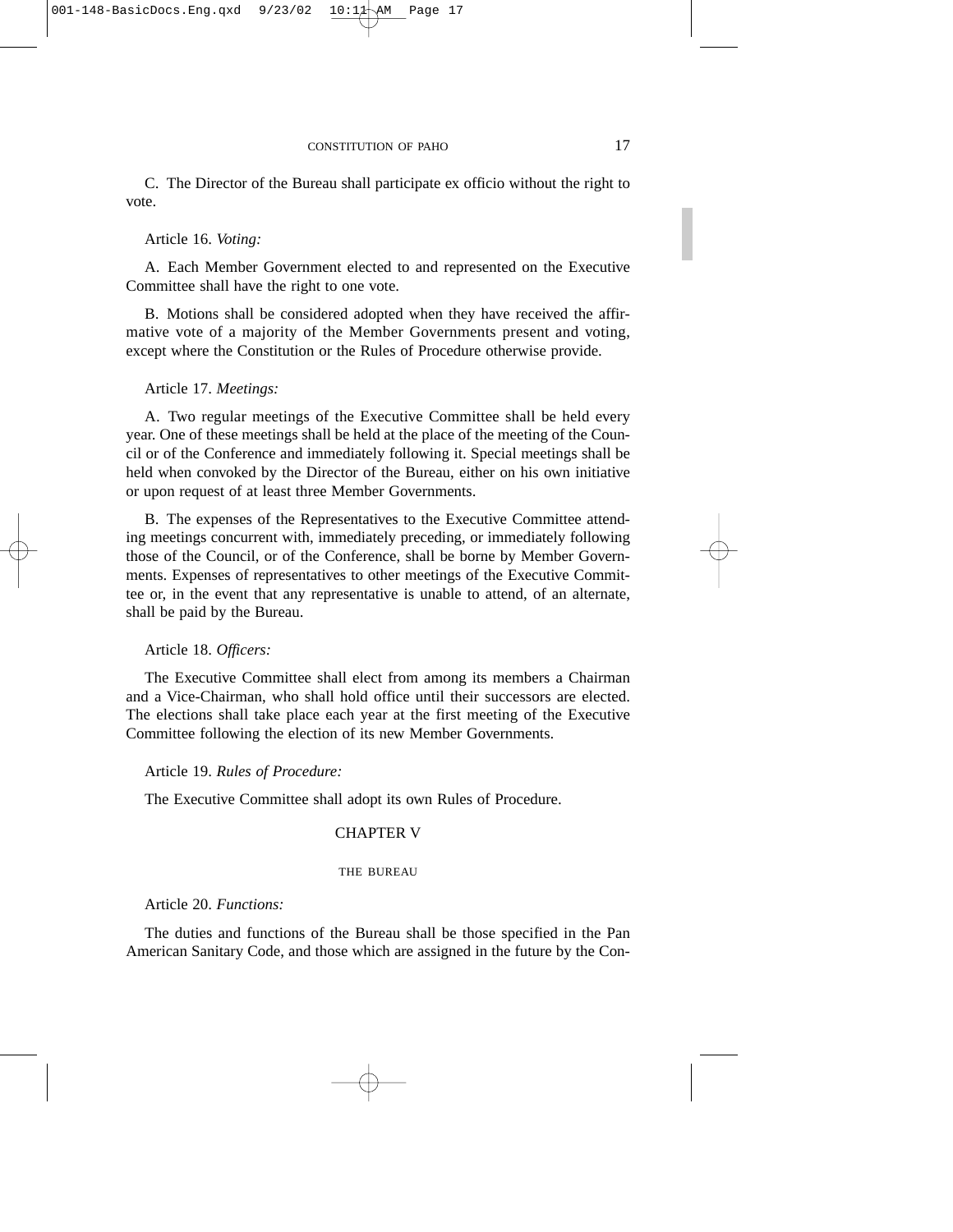ference or the Council in fulfillment of the purposes expressed in Article 1 of this **Constitution** 

## Article 21. *Administration:*

A. The Bureau shall have a Director elected at the Conference by the vote of a majority of the Governments of the Organization. The Director shall hold office for a period of five years and may not be reelected more than once. In the event that the successor to the Director has not been elected prior to the expiration of the Director's term of office, the Director shall continue to serve until the successor takes office. In the event of the resignation, incapacity, or death of the Director, the Deputy Director shall assume his duties until the next meeting of the Council. The Council shall then elect a Director ad interim by a majority vote of the Governments present and voting.

B. The Bureau shall have a Deputy Director and an Assistant Director appointed by the Director with the approval of the Executive Committee. The Director shall also appoint all other personnel of the Bureau. All appointments shall be in accordance with the Rules and regulations adopted by the Council. These rules and regulations shall specify the conditions governing the selection of personnel competent to carry out the duties entrusted to the Bureau. Whenever possible, the widest geographic distribution shall be followed in regard to the recruiting of personnel.

C. The Director of the Bureau shall create, in the central office and its branches, such sections as are deemed necessary in order to carry out the program of health activities authorized by the Organization.

### Article 22. *International Character of the Personnel:*

A. No member of the staff of the Bureau may act as a representative of any Government.

B. In the performance of their duties, the Director and all personnel of the Bureau shall not seek or receive instructions from any Government or from any authority external to the Organization. They shall refrain from any action which is incompatible with their status as international officers. Each Government, on its part, shall undertake to respect the exclusively international character of the Director and the personnel and shall not seek to influence them.

### Article 23. *Technical Commissions:*

The Director of the Bureau may appoint such permanent technical commissions as are authorized by the Conference or the Council, as well as such non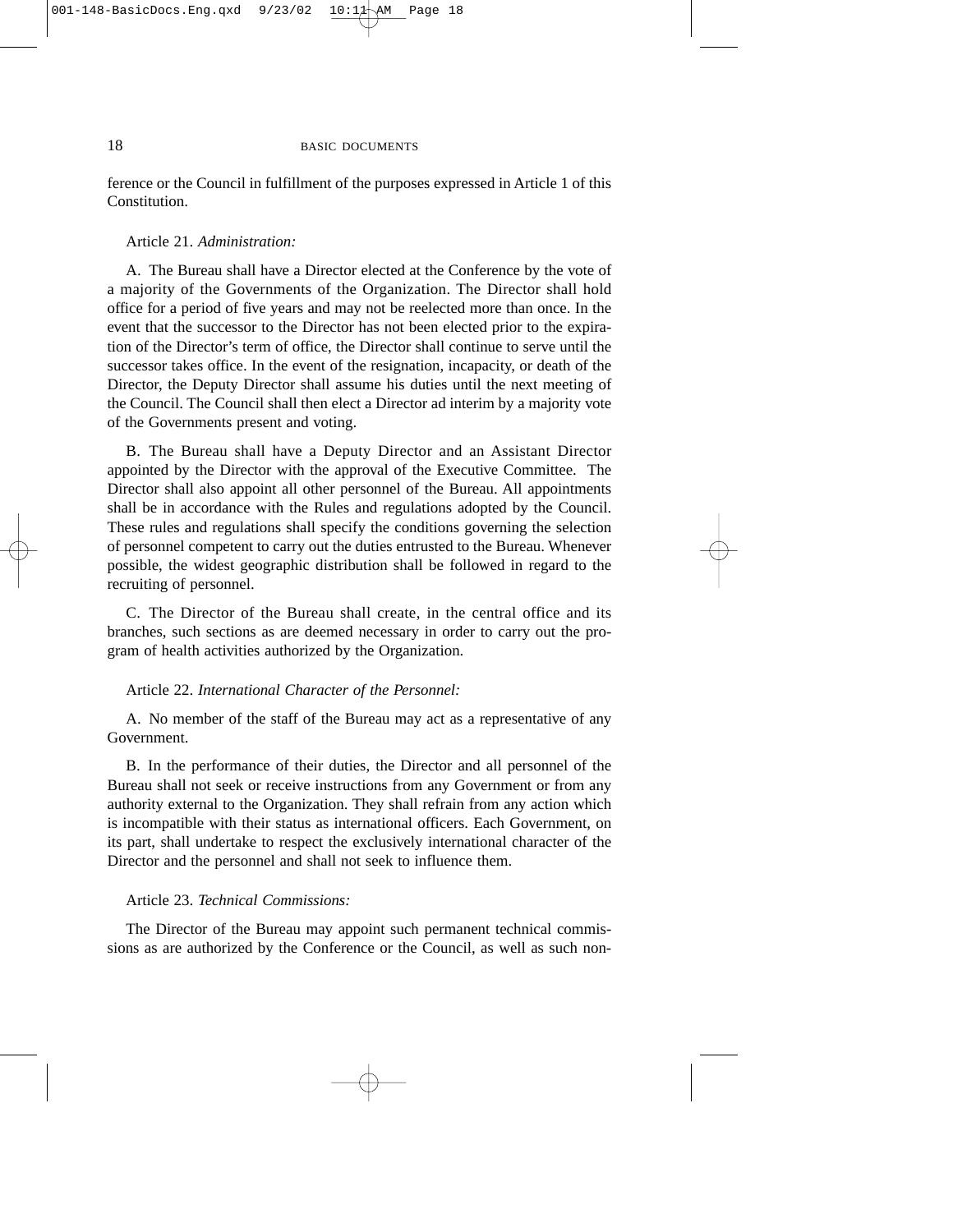permanent technical commissions as are authorized by the Conference, by the Council, or by the Executive Committee.

### CHAPTER VI

#### **BUDGET**

### Article 24. *Financial Obligations of the Governments:*

A. The Organization shall be financed by annual contributions from Governments. The contributions from Member Governments shall be determined in conformity with Article 60 of the Pan American Sanitary Code. The Participating Governments shall make annual contributions computed on a basis similar to that established for the Member Governments.

B. Governments may make extraordinary contributions for general expenses and specific purposes, in addition to their annual quota contributions.

Article 25. *Donations:*

The Conference, the Council, the Executive Committee, or the Director of the Bureau may accept and administer donations and bequests made to the Organization provided that any conditions attached to such donations or bequests are consistent with the purposes and policies of the Organization.

#### CHAPTER VII

#### RELATIONS

### Article 26. *Relations with Other Organizations:*

The Conference or the Council may make suitable arrangements for consultation and cooperation with other organizations interested in or concerned with public health and, to this end, may conclude special agreements with such organizations.

## CHAPTER VIII

#### MODIFICATION

Article 27. *Revision of the Pan American Sanitary Code:*

A. The Director of the Bureau shall prepare periodic revisions of the Pan American Sanitary Code in accordance with general needs and policies determined by the Conference or the Council.